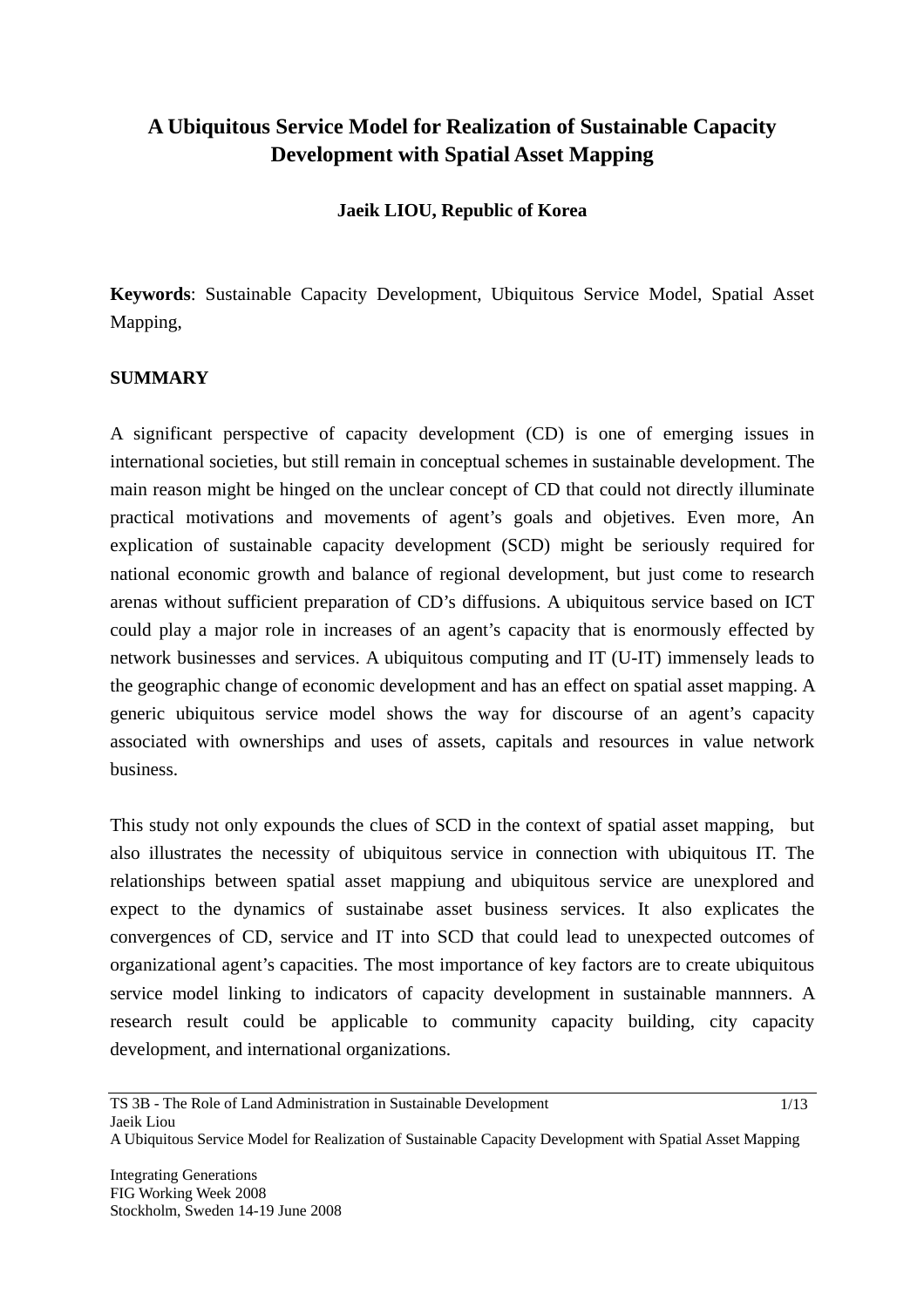# **A Ubiquitous Service Model for Realization of Sustainable Capacity Development with Spatial Asset Mapping**

## **Jaeik LIOU, Republic of Korea**

## **1. INTRODUCTION**

The UN Millenium Development Goals (MDGs) establishes international yardsticks to guide a frmework for measuring development process to which the world nations and societies have committed. Achievements of the MDGs require a policy framework, practical targets and indicators, and an enabling institutional and organizational environment that have some sorts of capacities.

Several sustainability challenges of the Earth that we are now facing stem from poverty, hunger, illiteracy, gender unequality, child mortality, maternal health, HIV/AIDS, and environmental degradation. To wrestle with these problems, an appropriate method for measuring capacity building or improving capacity development (CD) through sustainable ICT has national or global intentions and awarenesses in ubiquitous society. Although a number of exisiting international reports and documents has explicated effects and impacts between ICT and sustainable development (SD), there might be still desired rooms for an effective model and method coping with issues of CD.

This paper elucidates how u-IT could have an effect on SD leading to ubiquitous sustainable urban system. As sustainable capacity enablers, a ubiquitous service model based on serviceorinted architecture is newly designed for integrated and intelligent way of service clients. As an innovative business model in the ubiquitous era, sustainable business service is proposed to boost Business-based and u-IT based services impacting on sustainability management and asset's (capital, resource) capacity.

To expound u-IT contributions to sustainable urban system, sustainable capacity development is considered as a major enabler to achieve eight goals of MDG and to boost e-Biz and m-Biz in ubiquitous sustainable city. As a proof-of-concept for sustainable capacity development, spatial asset mapping is used to portray u-IT services to measure quality and quantity of assets that could determine individual, organizational and societal capacity. In particular, mobile RFID/USN provides enormous efftiveness and efficiency to track asset's transfer and enables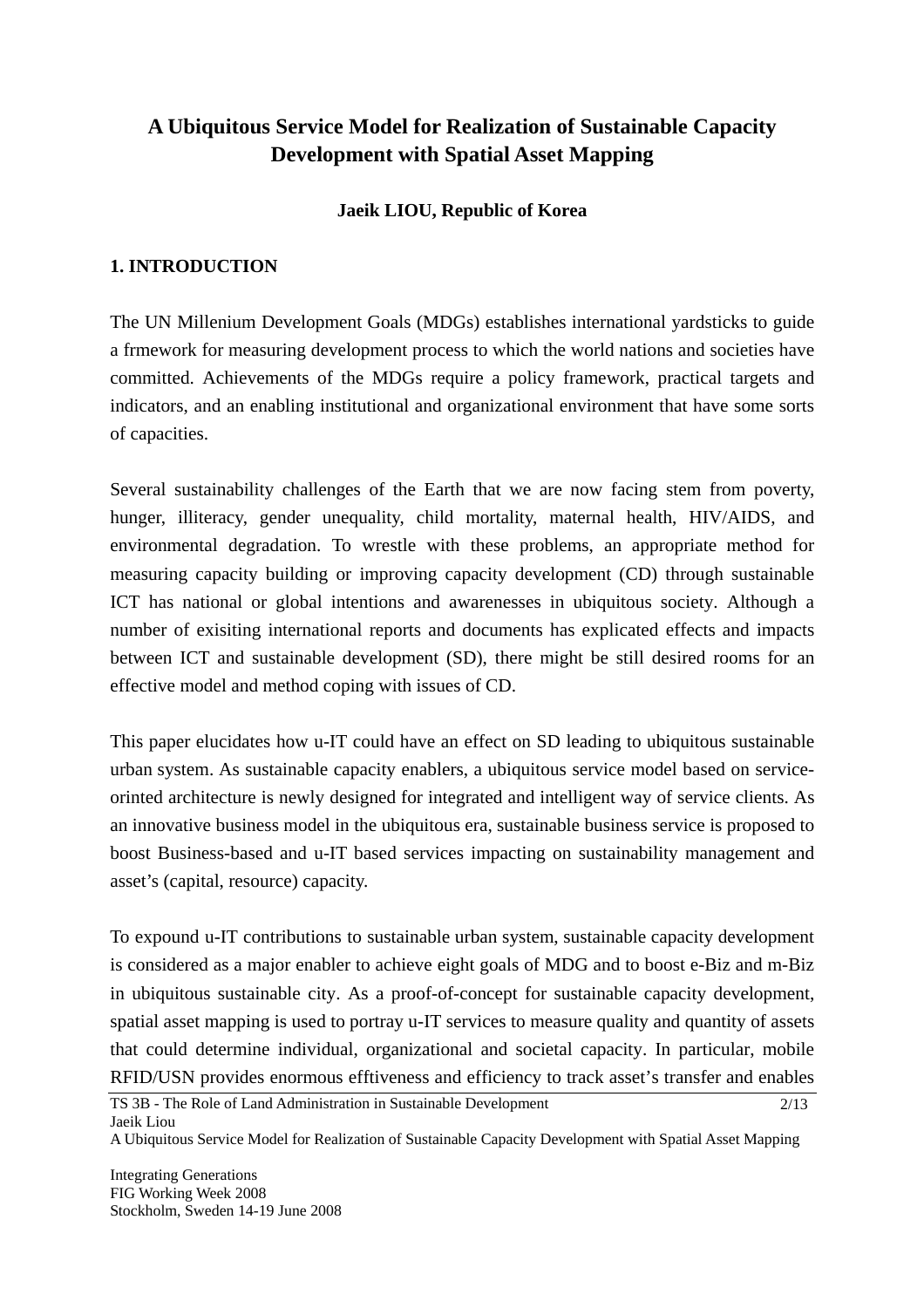us to elucidate the pathway of economic, environmental and social capacities and geographical dominances.

### **2. RELATED WORK**

A wide issue of sustainable development has focused on fuctions and roles of ICT (Willard and Halder, 2003; Alakeson et al., 2003; InfoDev, 2003; Digital Europe, 2003; Stork, 2007) that has an enabler for one of goal of MDGs (UNDP, 2003; ITU, 2003; UNIFM/UNDP, 2004; UN, 2006) in association with capacity building and sustainable capacity development (UNDP, 2006; Liou, 2007). With the advent of ubiquitous computing and society, ubiquitous IT enables people, NGO, government and international organizations to overcome sustainable challenge and improve their capacities as a new enhancer in sustainable development.

Although there are many researches on ubiquitous society (NIA, 2006) and its service model (Nagumo, 2002; NIA, 2004a, 2004b, Antoniac, 2005), u-IT for sustainable development (NIA, 2007) and sustainable business service (Enquist, 2007; Zetterberg, 2007), any attempts to definition of ubiquitous service model for sustainable capacity development does not exist in sustainable manners. As a tool for u-IT services, spatial asset mapping is used for integrated way of service, u-IT and CD into sustainable capacity.

## **3. UBIQUITOUS IT'S ROLES FOR SUSTAINABLE DEVELOPMENT**

Many diverse urban and regional problmes emanating from conflicts between economic and social developments and environmental conservations would bring about serious side-affects of industralization and urbanization. We are now facing several sustainability challenges of the Earth associated with poverty, hunger, illiteracy, gender unequality, child mortality, maternal health, HIV/AIDS, environmental degradation, and lacks of partnership for development that are core issues of the UN Millenium Development Goals (UN, 2006).

These issues would make goals of sustinable development disappointed and are gradually aggravated by climate change, deforestation, natural disasters, and trade conflicts. In fact, most disadvantages of our circumstances of living environment must have been based on unawareness of resource overuses and licentious consumption of assets and capitals. Fig. 1 illustrates most significant risks and perils that international organizations and national societies should take into account countermeasures and preparations for not only polar ice

A Ubiquitous Service Model for Realization of Sustainable Capacity Development with Spatial Asset Mapping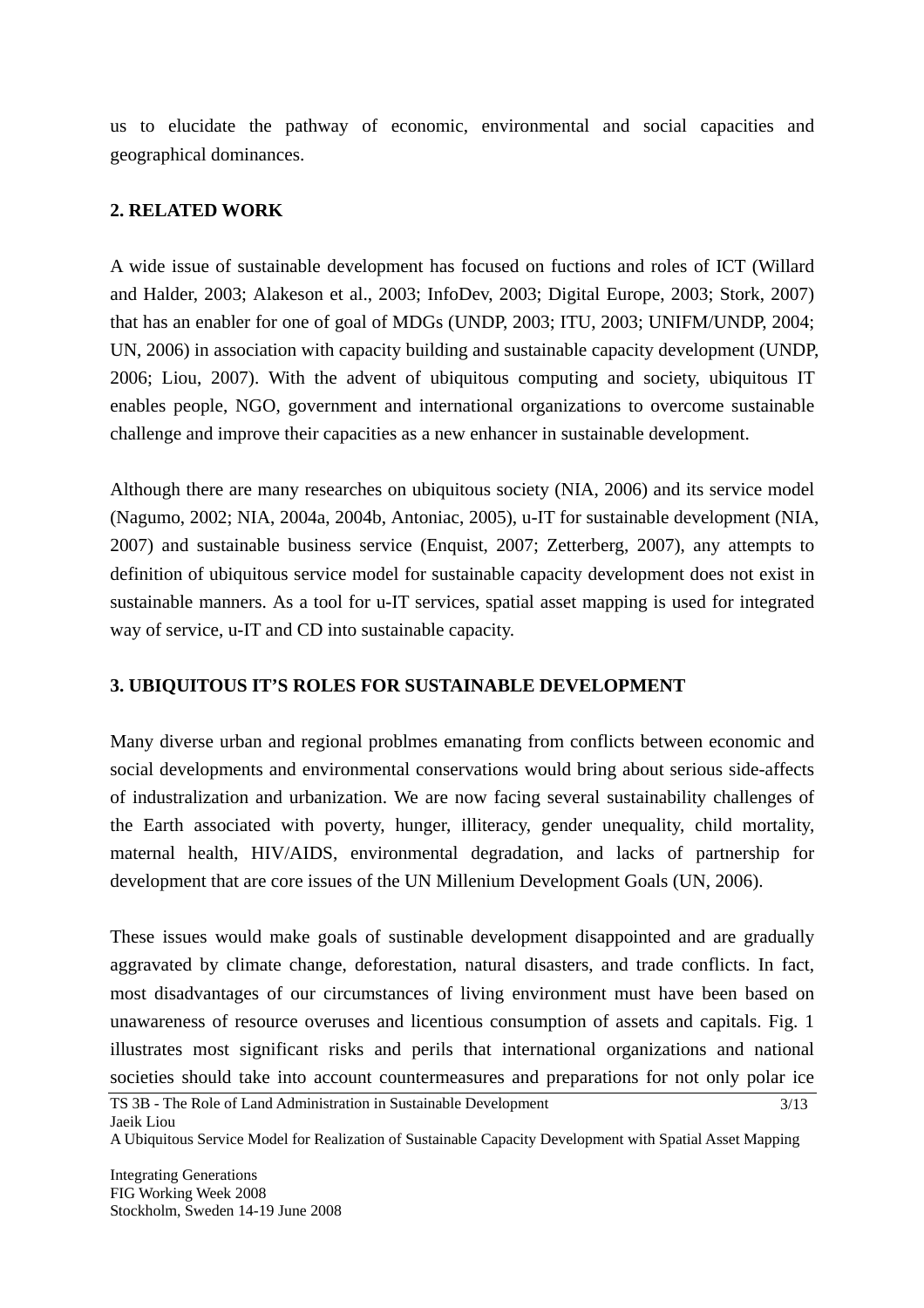meltdowns and temperature increase of in the atmosphere, but also urban slum, shortage of natural resources and humman vulnerability.

To analyze and alleviate urban symptoms and shadows in the congtext of sustainable development, modern tools and methods have been used for scrutiny of MDGs. The most effective solution may be hinged on sustainable livelihood (DFID, 2001), community capacity building (Liou, 2004), spatial asset mapping (Liou, 2007), and capacity building for environment (UNEP & IISD, 2000), and ICT for sustainable development (InfoDev, 2003; Tongia et al., 2005; UNDP, 2003).



**Fig. 1** Sustainable challenges of the Earth

Although there have been diverse verifications of the ICT's roles that have impacts on economic business, envioronmental protection and social benefits, the relationships and interactions between ICT and sustainablity might have not a dominant model or framework. This means that issues of sustainable development are so complex matters that ICT could not cope with unpredictable sustainability challenges.

From the perspectives of sustainability, most developing nations are facing the challenge of the Digital Divide, marginalized circumstances, environmental pollution and land degradation, and threats of climate changes that could stem from lacks of awarenesses for sustainable urban system. There are growing proofs of the role that sustainable ICT (or Green ICT) play major roles in monitoring and evaluation of sustainable system leading to ubiquitous life, new value creation, univerial information services to green and blue environment.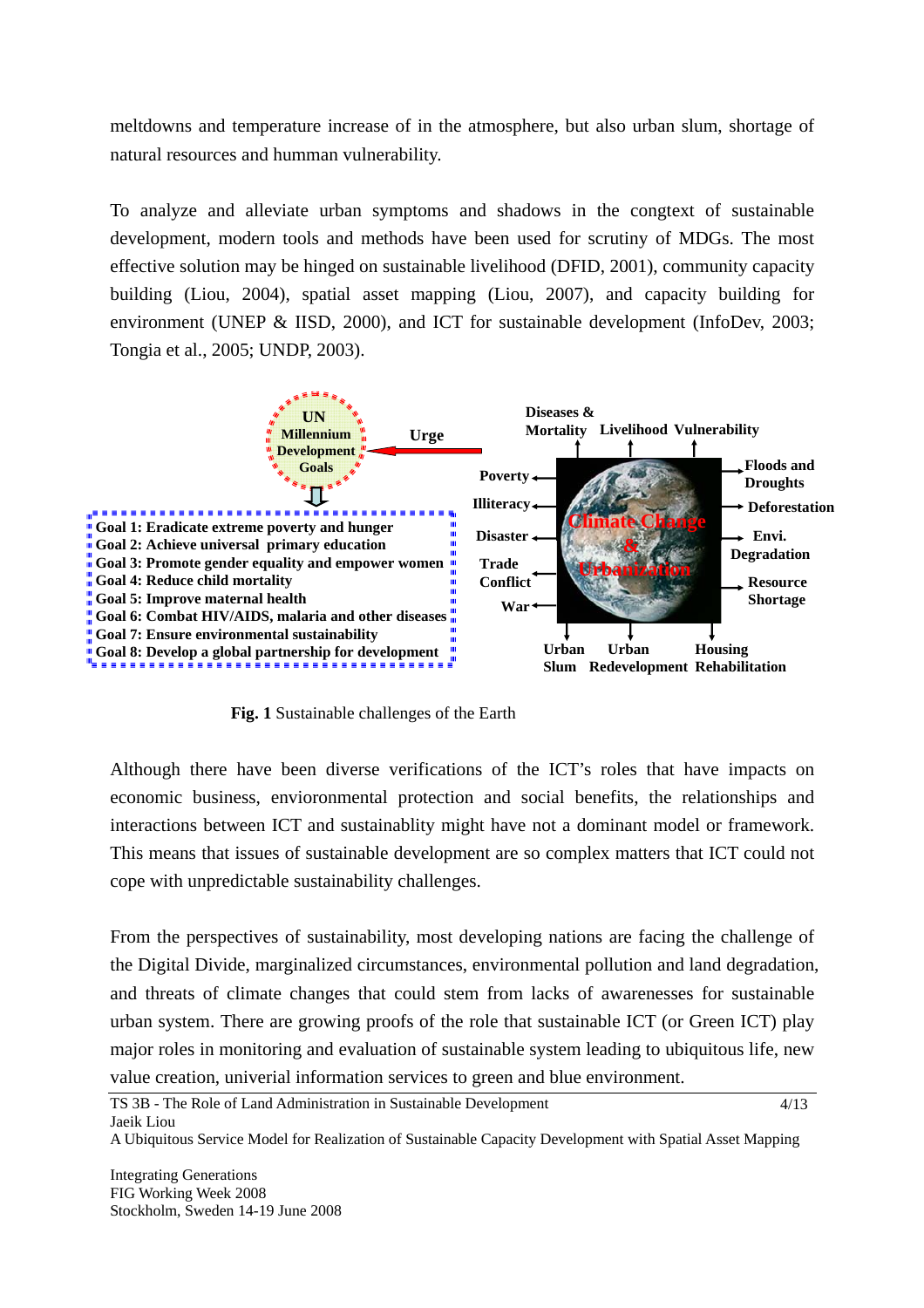Meanwhile, ICT has positive and negative characteristics that are not in themsleves a force for sustainable development. But, it provides an enabler of development and an enhancer of capacity development (UNDP, 2003) for sustainable urban system through the Internet at the individual, organizational and societal levels. Despite enabling potentials and capacities of ICT, conventional industries and economic systems could hardly accept the concept of sustainable ICT due to the additional burdens for eletronical products and items such as computers, chips, routers, optical fibers, switchers etc.

With the rapid innovation and development of mobile phone's uses and wireless Internet, ubiquitous computing makes it possible to more effectively and easily monitor and evaluate the process of sustainable urbanization and land managements.



**Fig. 2** Ubiquitous IT for Sustainable Development

Fig. 2 shows a conceptual model for the process of sustainable urban system from urban slum and urban rehabilitation to smart village within the context of smart city or ubiquitous city (u-City). There are, of course, serveral hierarchies of sub-models in each system in the course of u-sustainable planning and construction. The major point of u-City makes us to efficiently monitor and analyze symptoms and shadows of urbanization through ubiquitous IT (Ipv6,

A Ubiquitous Service Model for Realization of Sustainable Capacity Development with Spatial Asset Mapping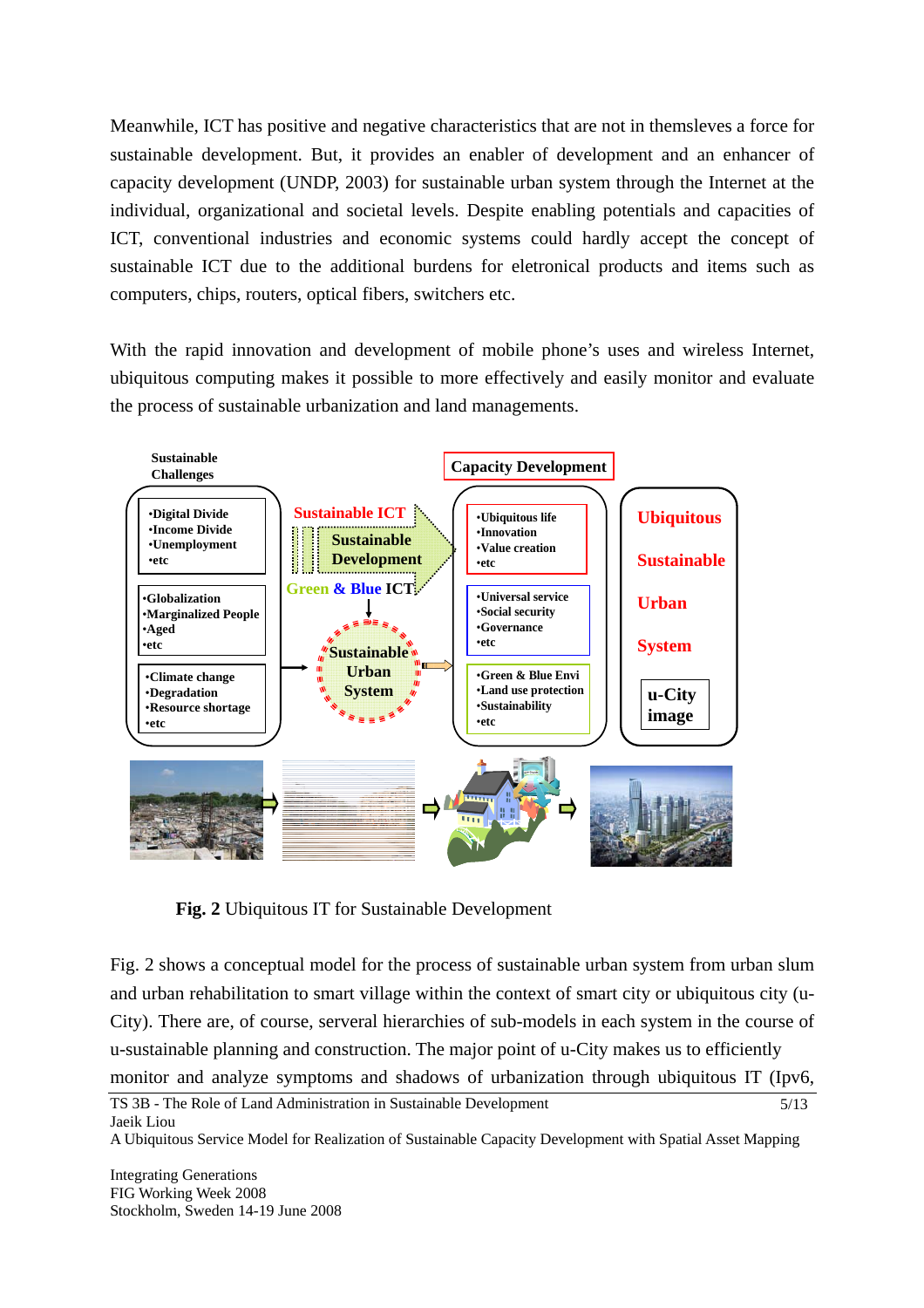RFID/USN, etc) and devices (Wireless Internet, PDA, Mobile, etc). As one of the different MDGs, this u-IT more intelligently supports the delivery of education, health care, security and safety, traffic information that are accessible and accountable to the people.

#### **4. A UBIQUITOUS SERVICE MODEL IN UBIQUITOUS LIFE**

Business use of ICT aims to raise productivity and create new values boosting economic development. The availability of u-IT in business has also social responsibilities (ITU, 2003) and ecological services. In terms of IT services, they have mostly hinged on e-business and will involve with mobile-business (m-Biz) or ubiquitous-business (u-Biz) though u-IT. Mobile services have been considered as significant landmarks for daily life and basic businesses service in South Korea. Furthermore, u-IT services are applying to some cities and central business streets regarded as u-Town and u-Street. Some nations such as Finland and Denmark would consider this buzzword as a part of smart cities with ubiquitous service. There are, however, very little efforts to elucidate the terms of u-business or u-service model. Several ubiquitous computing devices and networks are used to enrich u-business and quality of u-Life.

From the perspectives of service-oriented architecture (Endrei et al., 2004), it could enhance a ubiquitous service model linking to sustainable business. There might be few attempts to integrate different contents and issues from u-service and sustainable business service. Based on service-oriented concept, a u-service model is hinged on service agent, service provider and service client that ubiquitous business environment has several characteristics consisting in personalization, mobility, intelligence, etc.





TS 3B - The Role of Land Administration in Sustainable Development Jaeik Liou 6/13

A Ubiquitous Service Model for Realization of Sustainable Capacity Development with Spatial Asset Mapping

Integrating Generations FIG Working Week 2008 Stockholm, Sweden 14-19 June 2008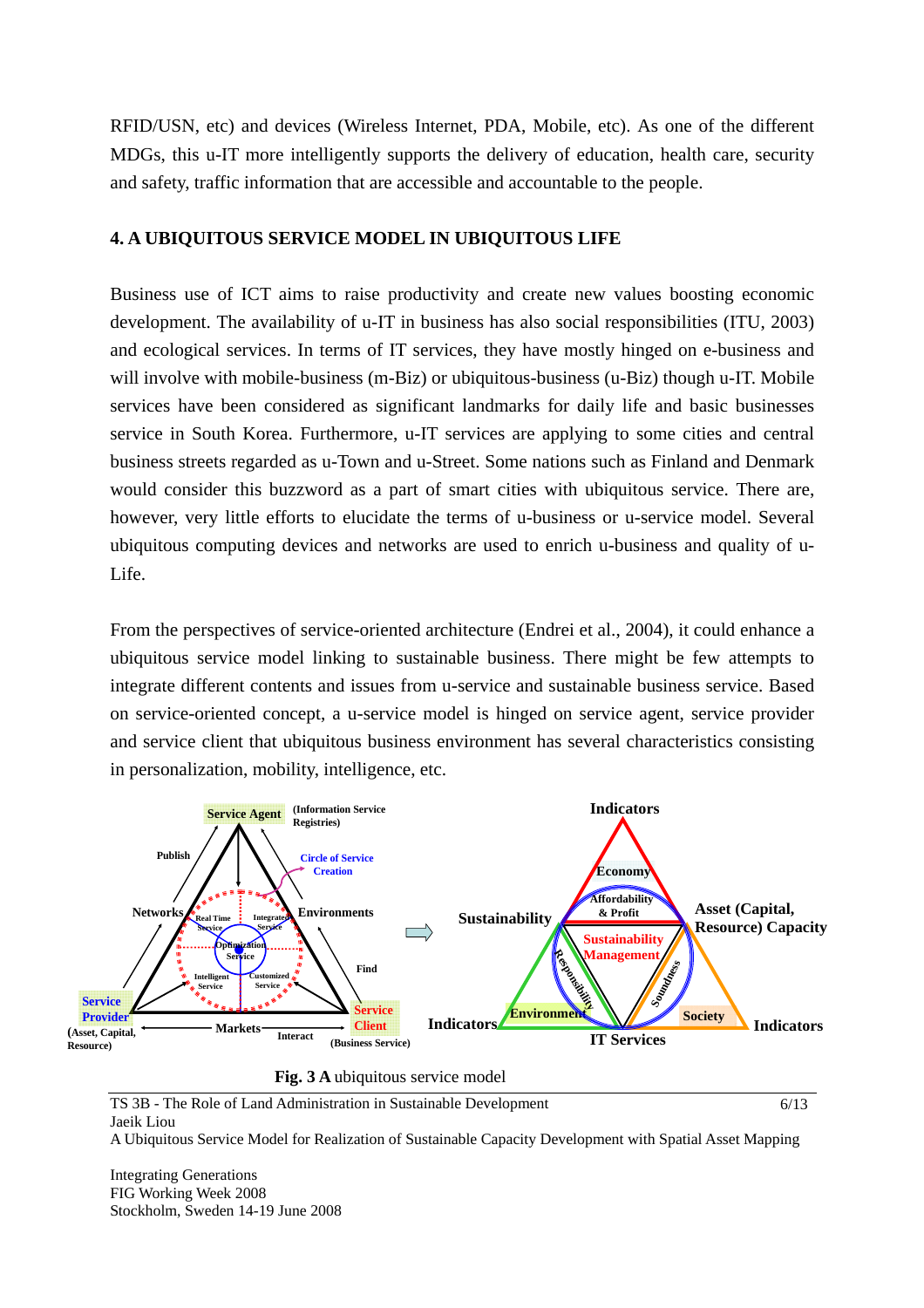Fig. 3 shows the collaboration in service-oriented architecture. The collaboration follows "find, publish and interact" principle where a service client performs dynamic service location by queryting service registries for a service. Service provider has a ubiquitous network that executes client's requests and interact marketing dealers whether assets, capitals and resources could be bargained in markets. Service agent is the enabler for service discovery about assets. In addition, each business in service-oriented architecture needs considerations for internal and external situations of finance, market and network performance that could lead to optimization service such as intelligence, customermization, real time and integration. In order to explicate the way of IT services for capacity of assets, capitals and resources in sustainable business (Zetterberg, 2007; Enquist, 2007), the concept of sustainability management is used to describe sound business, responsible enterprise for public benefits, and economic affordability for customers.

A sustainable business is a sucessful and profitable business that takes sustainable approach to commercial production, business process of marketing and customer's participations. This aims to improve business productivity, soundness and responsibility by taking action on the economic, social and environmental impacts of ubiquitous business and IT services.

## **5. UBIQUITOUS IT SERVICES FOR SUSTAINABLE URBAN SYSTEM IN U-CITY**

The impacts of telecoms and IT access on rural livelihoods, urban economy, universial service to education and health, and evironmental sustainability are definitive the 8th goal of MDGs. There might be, however, serious questions and doubts as to how ubiquitous IT services could improve the empowerment of three bottom line towards sustainable society.

Fig. 4 illustrates that u-IT begins with considerations of marginalized people who are in poverty traps and show them to get out of poverty through the Internet and mobile phones. In additon, it enables them to access to educational informations to maintain their healthes and gender quality as well as environmental protection as a sustainable enabler. In fact, sustainable capacity development is defined as sustainable capacity for agent's ability to perform their functions, ensure better quality of life and, achieve capacity development through sustainable use of assets, capitals and resources. However, there were before little descriptions how digital assets (capitals and respurces) could play a significant role in sustainability empowerment.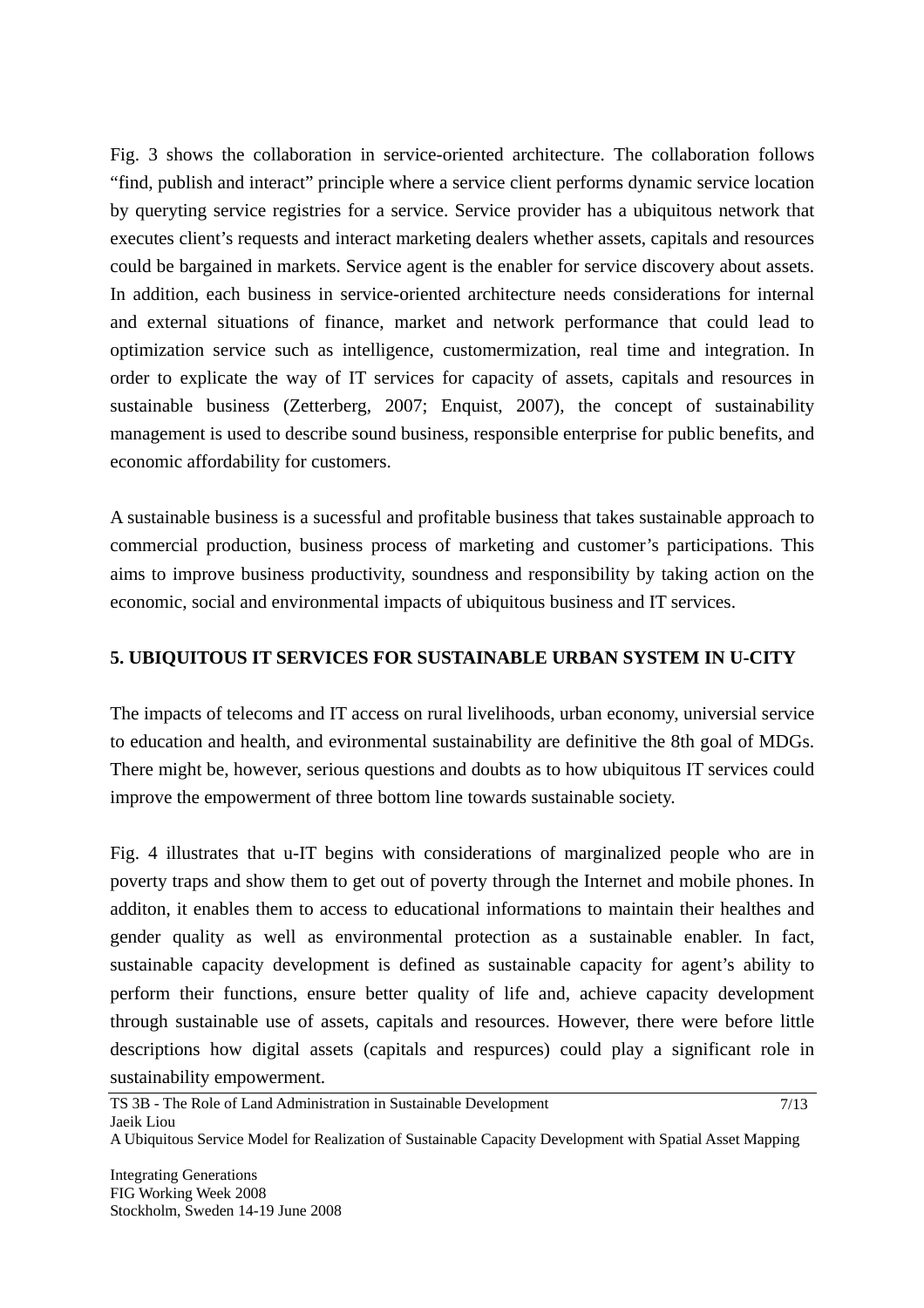In general, 6 assets are considered as sustainable capacity enablers based on sustainable business and u-IT approach. U-IT based assets such as devices, platforms, and service S/W etc have an effects on quality of mobile life (Holmquist et al., 2007), and creation of new service values and markets towards global societies. As a digital asset, mobile RFID (Radio Frequency Identification) /USN (Ubiquitous Sensor Network) is regarded as a major key for u-Town and u-City which u-Life and u-Society are associated with urban information about quality and quantity of safety, transportation, healthcare, land management, facility management, etc. In the current stage of e-business, this refers to the use of ICT to facilitates business processes and to communicate with government, organizations, providers and clients or to buy and sell goods and services through the Web (e-commerce) in most countries (Digital Europe, 2003).



**Fig.4.** u-IT for sustainable urban system

Due to the lacks of mobility, personalization and real-time service in e-business, an overall framework for ebusiness transformation should be required for client-oriented satisfactions and transactions. M-business and u-business could enhance existing ebusiness functions and applications, and create new patterns of doing eletronic transactions with which fixed line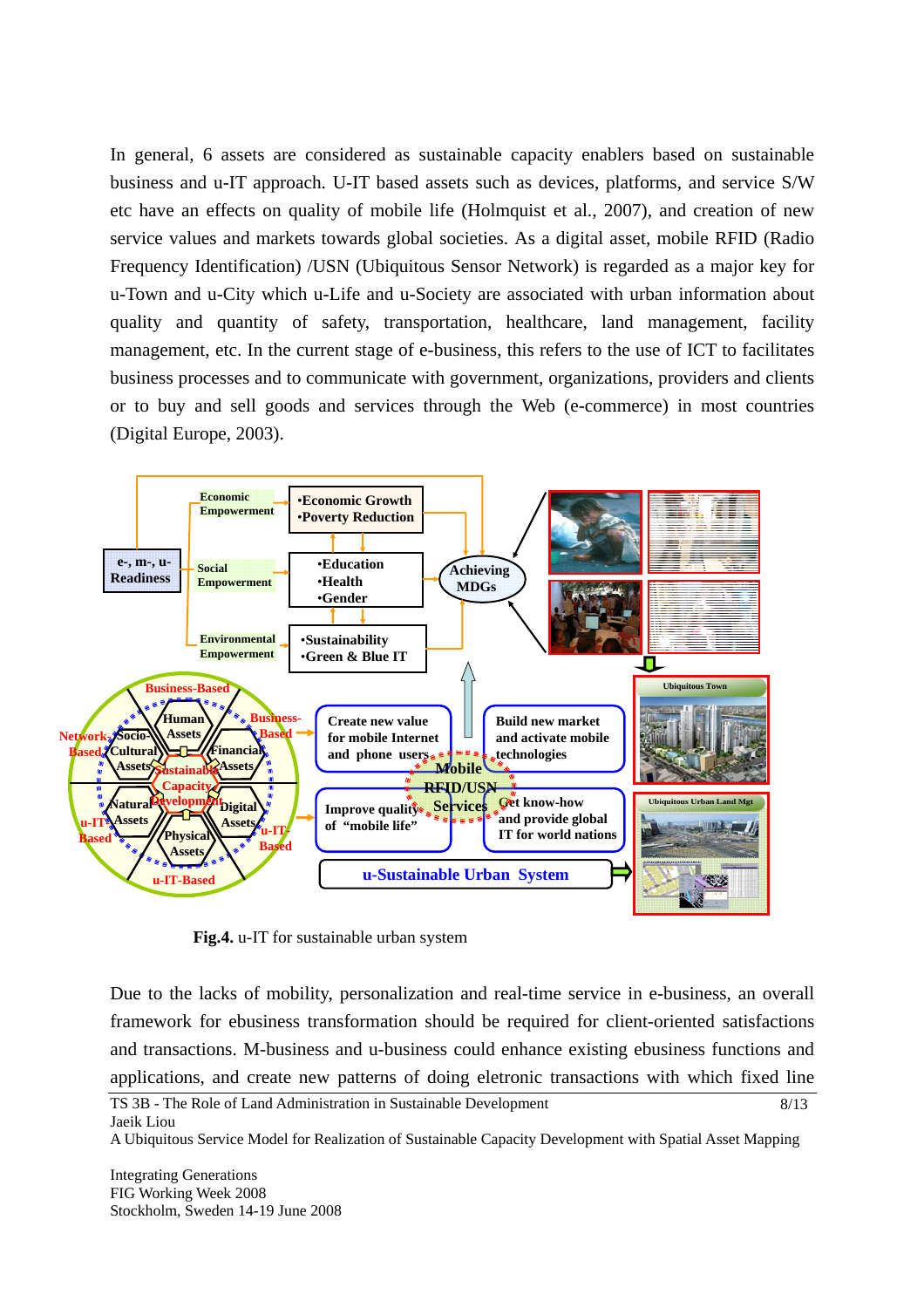ebusiness is associated. With regard to mobile RFID/USN services in Korea and Western Europe, they are not yet previail in u-Life, but serveral services come to the markets that are composed of u-Shopping & Entertainment, u-Transportation, u-Healthcare and u-Logistics.

## **6. IMPLEMENTATION OF SCD WITH UBIQUITOUS SPATIAL ASSET MAPPING**

When discussing wireless internet and mobile or ubiquitous services, it is crucial to recognize demands of clients and contribution of market values to people and society within the concept of sustainabilty management. Most of people, organizations and societies are seriously concerned about return on investment and IT service benefits, and even their digital capacity to improve quality of life style. One of most attractive advantage of mobile and ubiquitous services is the mobility-related opportunities for new value creation and findings of assets, capitals and resources.

The mobility arises from accessing information about people and interests on assets, and economical and social capacity of business boundary. The mobility of information could be split in two categories, applications and services (Antoniac, 2005) based on their support for mobility and the location of the things' informations. This means that location-based services are basic factors to notify status quo of spatial assets that could ofent impact on people and organizational capacity.

To deal with the mechanisms between sustainable capacity develoment and spatial asset mapping, physical, financial and natural assets (real estate, infrastructure, facility, etc) are required to visualize their status quo and locational landmark that are linked to national asset registers. Many technological breakthroughs have been put forward to make it easier to facilitate asset management through RFID/USN, IPv6 and wireless Internet.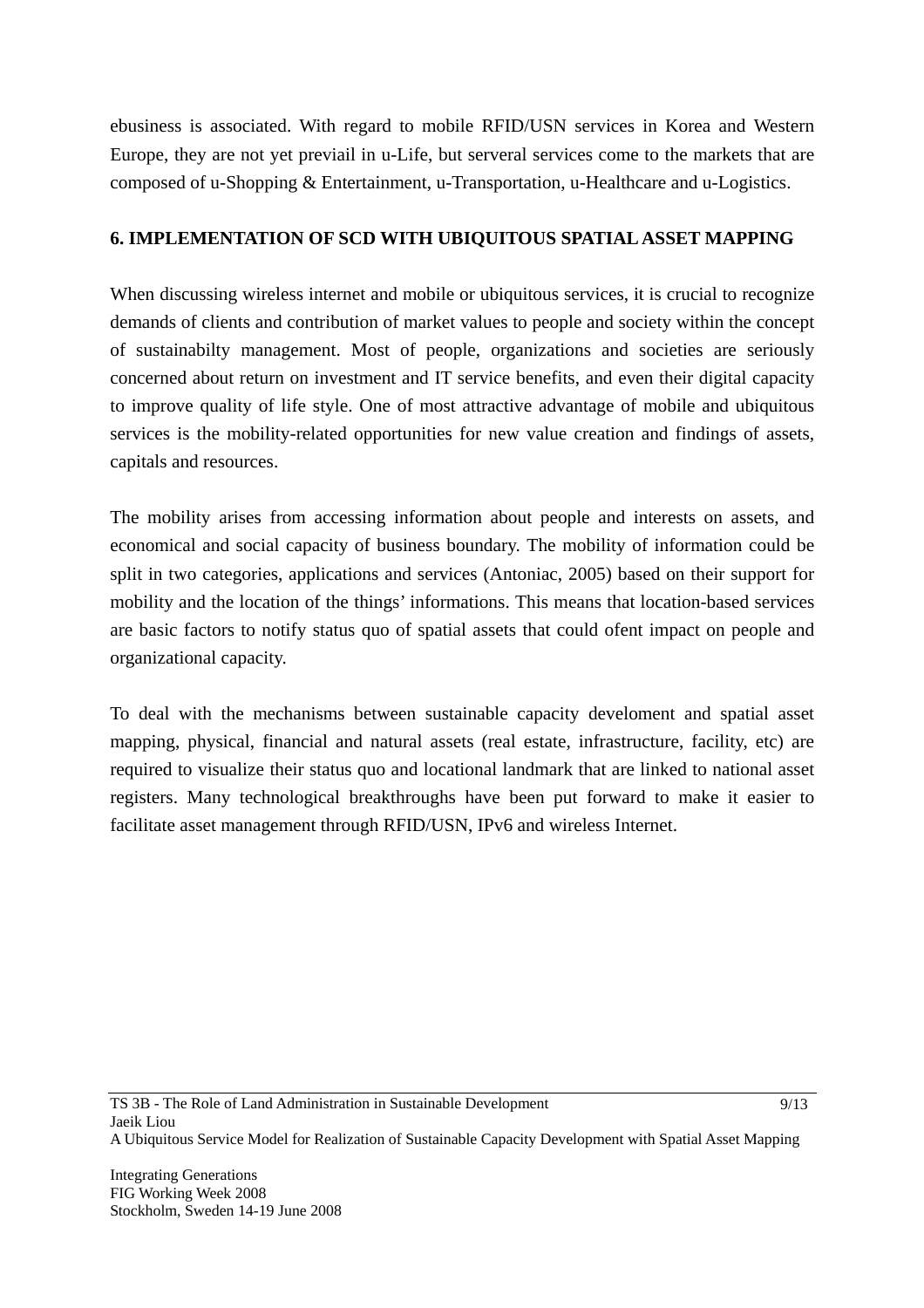

**Fig. 5** Spatial asset mapping for sustainable capacity development in u-City

In the meantime, static assets provide a crucial challenge for management wrestling with their location, condition and integrity that would often influence value of future capacity. Mobile assets have an added level of management mobility from production of raw materials to merchandization of finished goods. In the course of asset's capacity change, mobile device makes easy to update information for a large numbers of spatial assets over a wide area in u-City. Mobile RFID/USN is, todays, not only spotlighted in delivery of goods, quality management of infrastructure and facility, and retail industries in economic sustainability, but also highlighted in monitoring and evaluation of water and air pollution in environmental sustainability. Spatial asset mapping plays an important role in visualization of social asset's locations and their attributes associated with networks, commercuial value, and partnerships in social sustainability.

## **7. CONCLUSION**

While facing serious problems of sustainability in nations and world societies, there are several alternatives to tackle challenges of sustainable development. As an enabler of sustainable capacity, u-IT provides the best solutions for alleviations of stubborn adversities and anguishes with which human have been faced. Upcoming ubiquitous computing and its services guide us to look for integrated and intelligent way of life in ubiquitous sustainable urban system.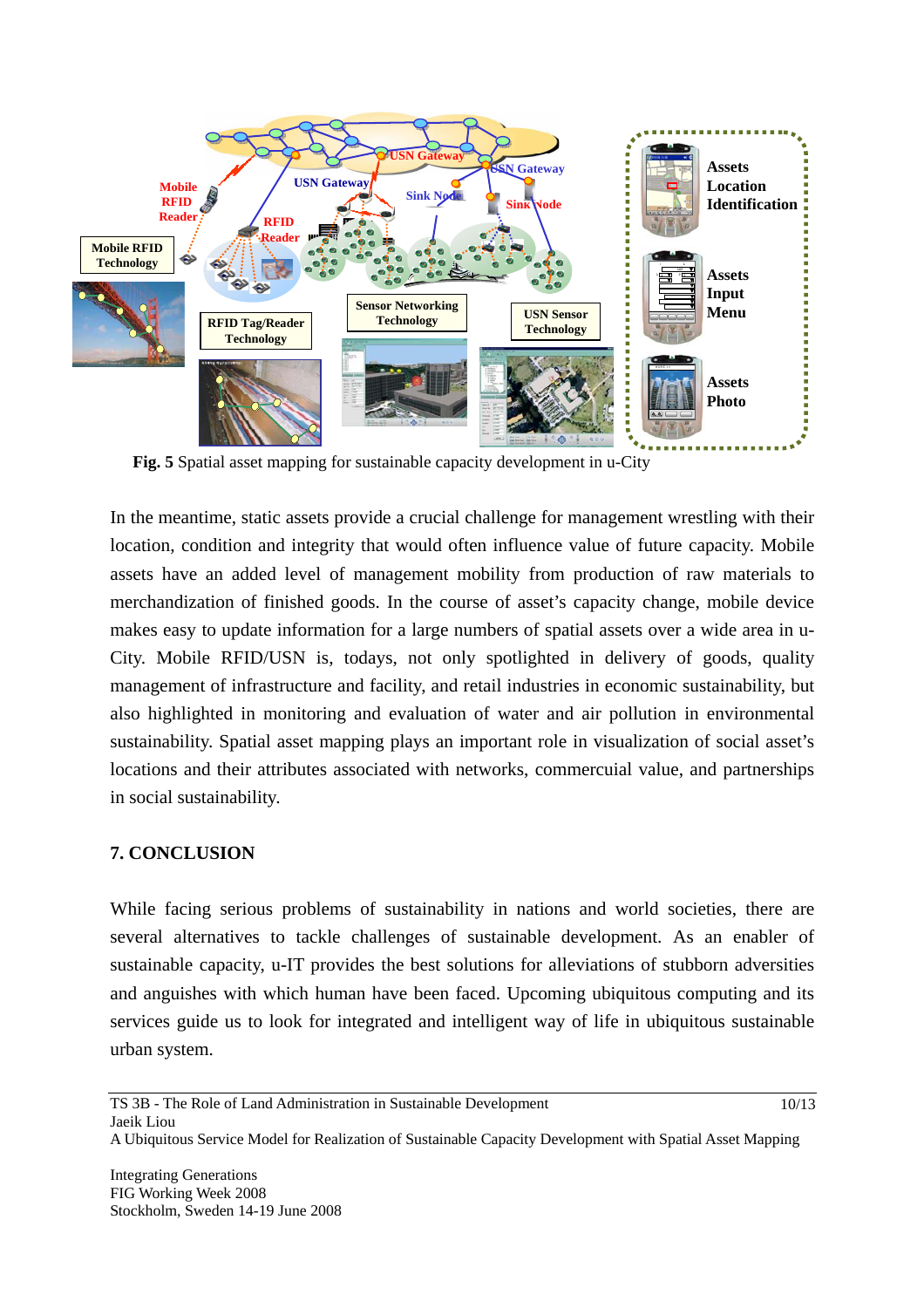The paper not only describes the characteristics of a ubiquigtous service model and sustainable business service based on service-oriented architecture, but also proposes concrete evidences of achievements of MDGs within the context of sustainable development. Mobile RFID/ USN as an IT service are used to get out of poverty trap and overcome diseases, and support IT education and healthecare that might be a part of the purpose of sustainable capacity development.

To put the concept of CD and SD into SCD, u-spatial asset mapping is designed to estimate the quality and amenity of SD and the extent of CD when assets (capaital, resources) are conisdered as the primary of SD indicators.

#### **REFERENCES**

- Alakeson, V. Jorgensen, B. Schallabock, K.O. and Utzmann, L., 2003, Telework and sustainable development: A case study with the global esustainability initiative (GeSI). Digital Europe.
- Antoniac, P., 2005, Augmented reality based user interface for mobile applications and services. Ph.D Theses, University of Oulu, Finland.
- DFID (Department for International Development), 2001, Sustainable livelihoods guidance sheets.
- Digital Europe, 2003, Ebusiness and sustainable regional development in Europe. Final Report, March, Information Society Technology Programme (1998-2002).
- Endrei, M. Ang, J. Arsanjani, A. Comte, S., 2004, Patterns: Service-oriented architecture and web-services. IBM Redbooks.
- Enquist, B.J., 2007, Values drive value when creating sustainable service business. Msc Theses, Karstad University, Sweden.
- InfoDev (Information for Development Program), 2003, ICT for Development: Contributing the Millennium Development Goals.
- ITU (International Telecommunication Union), 2003, ITU world telecommunication development report: Access indicator for the information society.
- Holmquist, L.E. Hook, K. Juhlin, O. and Waaern, A., 2007, Mobile life: A research progrm for mobile services. TR-2007, Viktoria Institute.
- Liou, J.K., 2004, Community capacity buidling to strngthen soci-economic development with spatial asset mapping.  $3<sup>rd</sup>$  FIG Regional Conference, Jakarta.

Liou, J.K., 2006, New designs for modeling sustainable capacity development: Concepts,

TS 3B - The Role of Land Administration in Sustainable Development Jaeik Liou 11/13

A Ubiquitous Service Model for Realization of Sustainable Capacity Development with Spatial Asset Mapping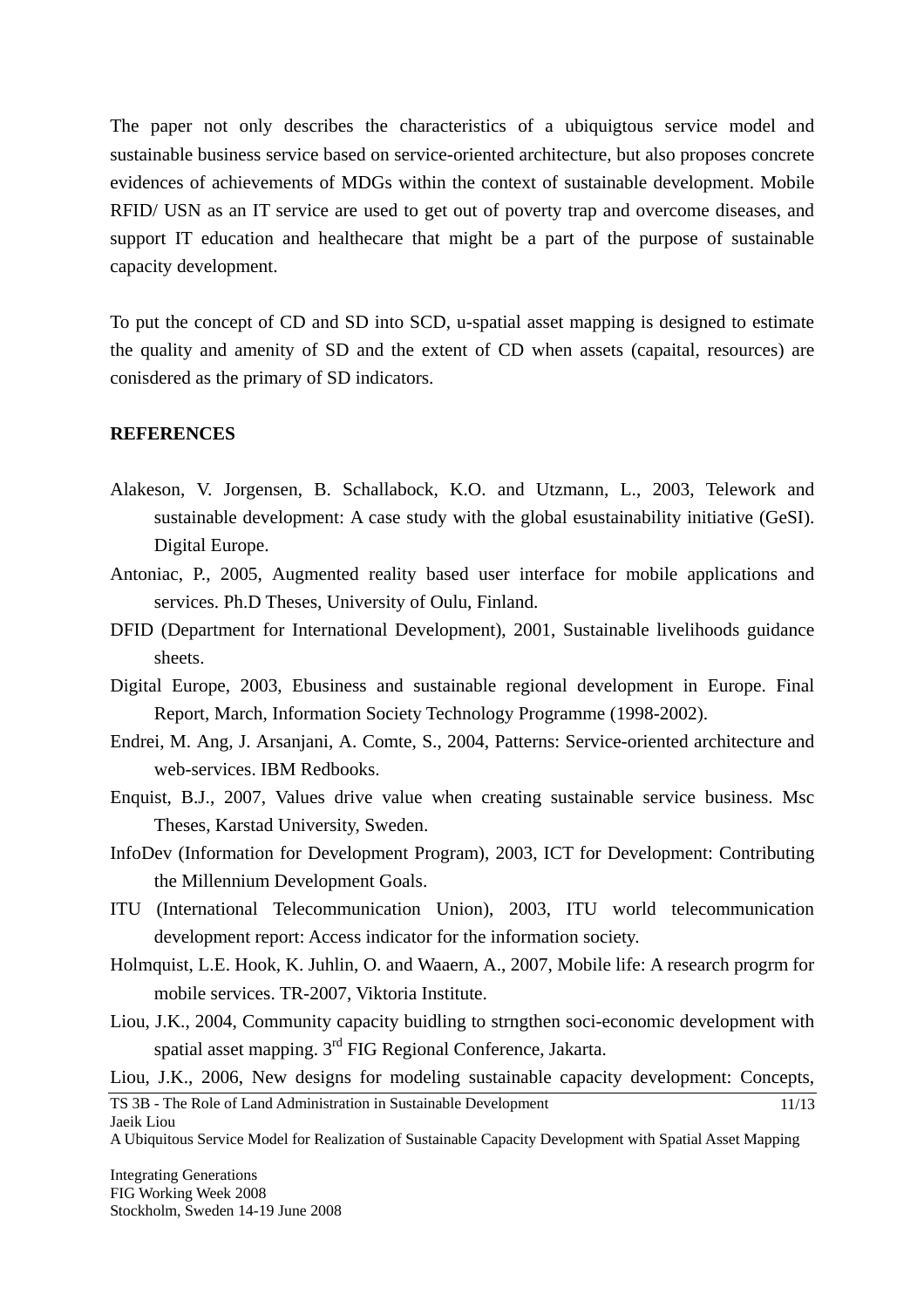Methods and contexts. 23<sup>rd</sup> FIG Congress, Munich, Germany.

- Liou, J.K., 2007, A tool for measuring sustainable capacity development with agend-based spatial asset mapping. FIG Working Week, Hong Kong.
- Nagumo, T., 2002, Innovative business models in the era of ubiquitous networlks. Nomura Research Institue, Japan.
- National Information Society Agency (NIA), 2004a, A study on the scheme for the SOC service development in the ubiquitous era. Korea.
- National Information Society Agency (NIA), 2004b, The development of the public administrative services in the ubiquitous age. Korea.
- National Information Society Agency (NIA), 2006, A study on IT strategy for ubiquitous society. Korea
- National Information Society Agency (NIA), 2007, Review of u-IT's role for sustainable development society. U-Society Series, No. 30, 2007. Korea.
- Stork, C., 2007, Sustainable development and ICT indicators. International Institue for Sustainable Development.
- Tongia, R. Subrahmanian, E. and Arunachalam, V.S., 2005, Information and communication technology for sustainable development: Defining a global research agenda. Allied Publisher Pvt. Ltd.

UN, 2006, The Millinium Development Goals Report.

- UNDP, 2003, ICT for development program framework: Achieving the Millennium Development Goals through the use of ICT. UNDP Albania ICTD Framework.
- UNDP, 2006, Capacity Diagnostics Methodology User's Guide.
- UNEP and IISD, 2000, Capacity building for integrated environmental assessment and reporting, Training manual.
- UNIFM and UNDP, 2004, Bridging the gender digital divide: A report on gender and ICT in Central and Eastern Europe and the Commonwealth of Independent States.
- Willard, T. and Halder, M., 2003, The information society and sustainable development: Exploring the linkages. International Institute for Sustainable Development.
- Zetterberg, M., 2007, Can values drive for sustainable business ? Msc Theses, Karstad University, Sweden.

A Ubiquitous Service Model for Realization of Sustainable Capacity Development with Spatial Asset Mapping